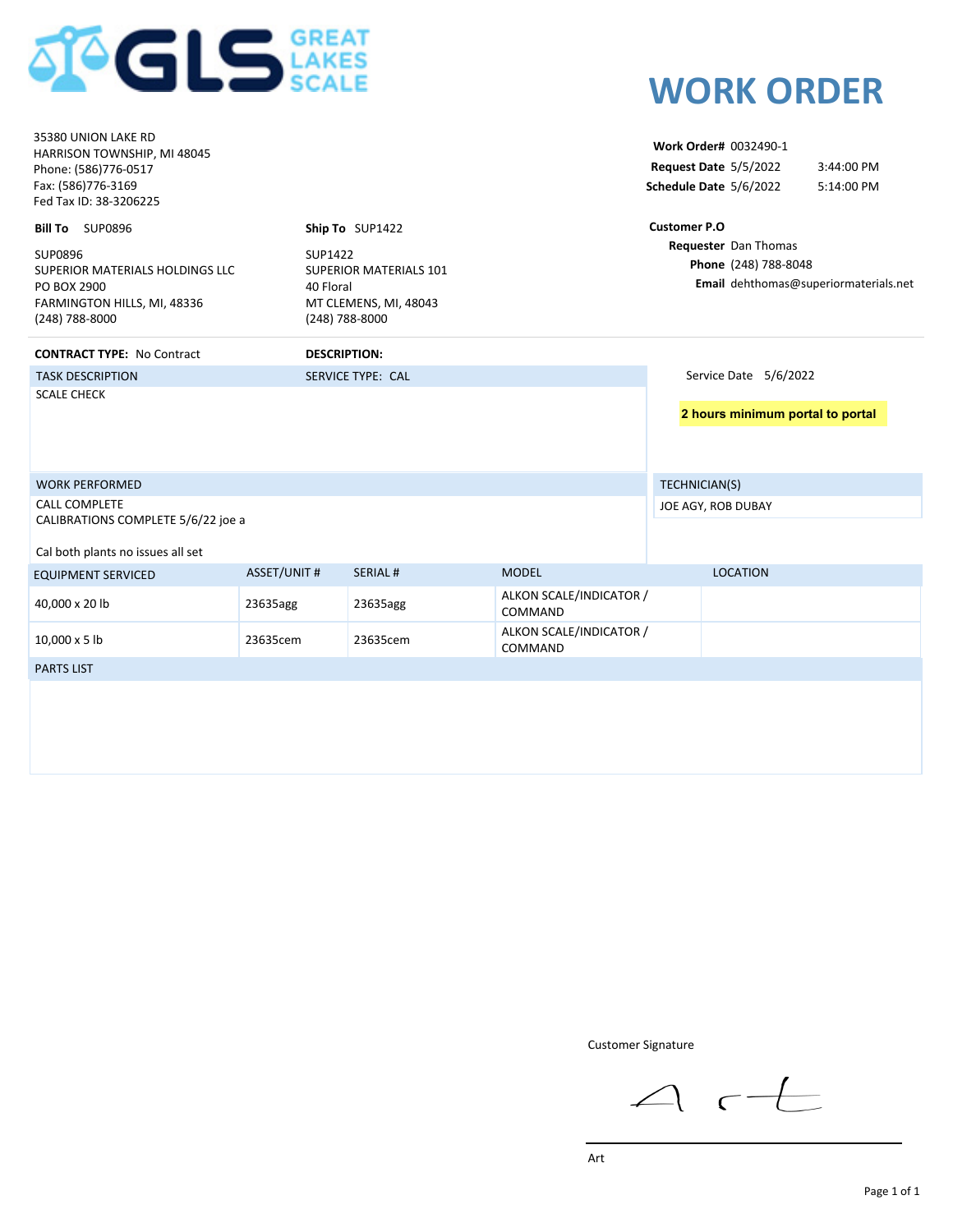

# **Certificate of Calibration**

**Customer:** SUPERIOR MATERIALS 101

SUP1422

**Certificate ID:** 23635cem220506035236

**Test Date:** 

| CALIBRATION DATE          | DUE DATE   | <b>TEST INTERVAL</b> | SCALE ID             |       | <b>SCALE CLASS</b> |   |
|---------------------------|------------|----------------------|----------------------|-------|--------------------|---|
| 05/06/2022                | 11/05/2022 | Semi-Annually        | 23635cem             |       | Ш                  |   |
| <b>SCALE LOCATION</b>     |            |                      | EQUIPMENT CONDITIONS |       |                    |   |
|                           |            | Working              |                      | Clean |                    |   |
| SELECT NUMBER OF PM DAYS: |            | <b>CAPACITY</b>      | 10000 UOM            |       | <b>INCREMENT</b>   | 5 |

## **AS FOUND TEST USING TEST WEIGHTS AS LEFT TEST USING TEST WEIGHTS**

## **Weight Applied Reading Error Weight Applied Reading Error**  0 lb  $Ib$  $\mathsf{lb}$  $\mathsf{lb}$ Ib Ib  $Ib$ Ib  $Ib$ 180 Number: MS-FM-CEM-001<br>
180 Number: MS-FM-CEM-001<br>
180 Number: MS-FM-CEM-001<br>
180 Number: MS-FM-CEM-001<br>
20 SCALE CLASS<br>
20 Montang<br>
20 Monographied<br>
20 Monographied<br>
20 Monographied<br>
20 Monographied<br>
20 Monographied<br>
2 0 0 1b 0 1b 0 1b 0<br>
2000 1b 2020 1b 20 1b 2<br>
4000 1b 4020 1b 20 1b 4<br>
6000 1b 6020 1b 20 1b 6<br>
0 1b 0 1b 0 1b 0<br>
1b 1b 1b 1b 1b<br>
1b 1b 1b 1b 1b<br>
1b 1b 1b 1b 1b<br>
1b 1b 1b 1b<br>
1b 1b 1b 1b<br>
1b 1b 1b 1b<br>
1b 1b 1b 1b<br>
1b 1b 1b 4020 lb 20 lb 4000<br>
6020 lb 20 lb 6000<br>
0 lb 0 lb 0<br>
lb b b<br>
lb b b<br>
lb b b<br>
lb b<br>
lb b<br>
lb b<br>
lb b<br>
lb b<br>
lb b<br>
lb b<br>
lb b<br>
lb b<br>
lb b<br>
lb b<br>
lb b<br>
lb b<br>
lb b<br>
lb b<br>
lb b<br>
lb b<br>
lb b<br>
lb b<br>
lb b<br>
lb b<br>
lb b<br>
lb b<br>
lb b<br>
l 2000 SUP1422 40 Floral<br>
MTCLEMENS, MI 48043<br>
(NMake: ALKON Model : COMMAND SN#: 23635cem Capacity: 10000 Ib Graduation: 5 Ib<br>
CALIBRATION DATE<br>
DUE DATE<br>
CALIBRATION DATE<br>
DUE DATE<br>
SCALE LOCATION<br>
SCALE LOCATION<br>
SCALE LOCATIO 0 0 1b<br>
2020 1b<br>
4020 1b<br>
6020 1b<br>
10 1b<br>
10 10000<br>
10 10000<br>
10 10000<br>
10 10000<br>
10 20000<br>
10 20000 0 SELECT NUMBER OF PM DAYS:<br> **AS FOUND TEST USING TEST WEIGHT<br>
Weight Applied Reading E<br>
0 b 0 b 0<br>
2000 b 2020 b 20** 4000 0 0 0 0 0 0 6000 0 11/05/2022 | Semi-Annually | 23635cem<br>
| EQUIPMENT CONDITIONS<br>
| Working Clean<br>
NG TEST WEIGHTS AS LEFT TEST USING TEST WEIGHT<br>
Reading Error Weight Applied Reading<br>
0 1b 0 1b 0 1b 0 1b 0 1b<br>
4020 1b 20 1b 4000 1b 4000 1b 0 0 <sup>2000</sup> UOM <sup>5</sup> <sup>6000</sup> <sup>26000</sup> lb lb lb lb lb lb lb lb lb lb lb lb lb lb lb lb lb lb lb lb lb lb lb lb lb lb lb lb lb lb lb lb lb lb lb lb lb lb lb lb lb lb lb lb lb lb lb lb lb lb lb lb lb lb lb lb lb lb lb lb lb lb lb lb lb lb lb lb lb lb lb lb lb lb lb lb lb 20

# **AS LEFT BUILD TEST**

|                                                            | 40 Floral                                                                        |                      |                |           |                                |                      |                                        |                 |                                 |             | Test Date: 05/06/2022     |                |
|------------------------------------------------------------|----------------------------------------------------------------------------------|----------------------|----------------|-----------|--------------------------------|----------------------|----------------------------------------|-----------------|---------------------------------|-------------|---------------------------|----------------|
|                                                            |                                                                                  | MT CLEMENS, MI 48043 |                |           |                                |                      |                                        |                 |                                 |             | ISO Number: MS-FM-CEM-001 |                |
|                                                            | (*)Make: ALKON Model : COMMAND SN#: 23635cem Capacity: 10000 lb Graduation: 5 lb |                      |                |           |                                |                      |                                        |                 |                                 |             |                           |                |
|                                                            |                                                                                  |                      |                |           |                                |                      |                                        |                 |                                 |             |                           |                |
|                                                            |                                                                                  |                      |                |           |                                |                      |                                        |                 |                                 |             |                           |                |
|                                                            |                                                                                  |                      |                |           |                                |                      |                                        |                 |                                 |             |                           |                |
| <b>CALIBRATION DATE</b>                                    |                                                                                  | DUE DATE             |                |           | <b>TEST INTERVAL</b>           |                      |                                        | <b>SCALE ID</b> |                                 |             | <b>SCALE CLASS</b>        |                |
| 05/06/2022                                                 |                                                                                  | 11/05/2022           |                |           | Semi-Annually                  |                      |                                        | 23635cem        |                                 | III         |                           |                |
| <b>SCALE LOCATION</b>                                      |                                                                                  |                      |                |           |                                |                      | <b>EQUIPMENT CONDITIONS</b><br>Working |                 | Clean                           |             |                           |                |
|                                                            | SELECT NUMBER OF PM DAYS:                                                        |                      |                |           | <b>CAPACITY</b>                |                      |                                        |                 | 10000 UOM lb                    |             | <b>INCREMENT</b>          |                |
|                                                            |                                                                                  |                      |                |           |                                |                      |                                        |                 |                                 |             |                           |                |
|                                                            | AS FOUND TEST USING TEST WEIGHTS                                                 |                      |                |           |                                |                      |                                        |                 | AS LEFT TEST USING TEST WEIGHTS |             |                           |                |
| <b>Weight Applied</b>                                      |                                                                                  | <b>Reading</b>       |                | Error     |                                |                      | <b>Weight Applied</b>                  |                 | <b>Reading</b>                  |             | Error                     |                |
| $\pmb{0}$                                                  | Ib                                                                               | $\pmb{0}$            | lb             | $\pmb{0}$ | I <sub>b</sub>                 | $\pmb{0}$            |                                        | I <sub>b</sub>  | $\mathsf 0$                     | lb          | $\pmb{0}$                 | Ib             |
| 2000                                                       | Ib                                                                               | 2020                 | $\mathsf{lb}$  | 20        | Ib                             | 2000                 |                                        | I <sub>b</sub>  | 2000                            | Ib          | $\pmb{0}$                 | Ib             |
| 4000                                                       | lb                                                                               | 4020                 | lb             | 20        | lb                             | 4000                 |                                        | Ib              | 4000                            | Ib          | $\pmb{0}$                 | I <sub>b</sub> |
| 6000                                                       | Ib                                                                               | 6020                 | lb             | 20        | Ib                             | 6000                 |                                        | Ib              | 6000                            | Ib          | $\pmb{0}$                 | I <sub>b</sub> |
| $\pmb{0}$                                                  | lb                                                                               | $\mathbf 0$          | Ib             | $\pmb{0}$ | lb                             | $\pmb{0}$            |                                        | lb              | $\mathbf 0$                     | Ib          | $\mathbf 0$               | I <sub>b</sub> |
|                                                            | lb                                                                               |                      | Ib             |           | lb                             |                      |                                        | lb              |                                 | Ib          |                           | I <sub>b</sub> |
|                                                            | lb                                                                               |                      | lb             |           | Ib                             |                      |                                        | Ib              |                                 | Ib          |                           | I <sub>b</sub> |
|                                                            | $\mathsf{lb}$                                                                    |                      | I <sub>b</sub> |           | lb                             |                      |                                        | Ib              |                                 | Ib          |                           | I <sub>b</sub> |
|                                                            | $\mathsf{lb}$                                                                    |                      |                |           |                                |                      |                                        |                 |                                 |             |                           |                |
|                                                            |                                                                                  |                      | I <sub>b</sub> |           | Ib                             |                      |                                        | Ib              |                                 | Ib          |                           | I <sub>b</sub> |
|                                                            | Ib                                                                               |                      | Ib             |           | Ib                             |                      |                                        | Ib              |                                 | Ib          |                           | Ib             |
|                                                            |                                                                                  |                      |                |           |                                |                      |                                        |                 |                                 |             |                           |                |
|                                                            | <b>AS LEFT BUILD TEST</b>                                                        |                      |                |           |                                |                      |                                        |                 |                                 |             |                           |                |
|                                                            |                                                                                  |                      |                |           | <b>Material Weight Applied</b> |                      | Reading                                |                 |                                 | Error       |                           |                |
|                                                            |                                                                                  | lb                   | 5000           |           |                                | Ib                   | 11000                                  |                 | lb                              | 0           |                           | lb             |
|                                                            |                                                                                  | lb                   | 10000          |           |                                | I <sub>b</sub>       | 16000                                  |                 | lb                              | $\mathbf 0$ |                           | lb             |
|                                                            |                                                                                  | lb                   | 15000          |           |                                | Ib                   | 21000                                  |                 | lb                              | $\mathbf 0$ |                           | lb             |
|                                                            |                                                                                  | Ib                   | 20000          |           |                                | Ib                   | 26000                                  |                 | lb                              | 0           |                           | lb             |
|                                                            |                                                                                  | Ib                   |                |           |                                | Ib                   |                                        |                 | lb                              |             |                           | lb             |
|                                                            |                                                                                  | Ib                   |                |           |                                | Ib                   |                                        |                 | lb                              |             |                           | lb             |
|                                                            |                                                                                  | lb                   |                |           |                                | Ib                   |                                        |                 | lb                              |             |                           | lb             |
|                                                            |                                                                                  | lb                   |                |           |                                | I <sub>b</sub>       |                                        |                 | lb                              |             |                           | lb             |
|                                                            |                                                                                  | lb                   |                |           |                                | I <sub>b</sub>       |                                        |                 | lb                              |             |                           | lb             |
|                                                            |                                                                                  | lb                   |                |           |                                | I <sub>b</sub>       |                                        |                 | lb                              |             |                           | lb             |
|                                                            |                                                                                  | lb                   |                |           |                                | I <sub>b</sub>       |                                        |                 | lb                              |             |                           | lb             |
|                                                            |                                                                                  | lb                   |                |           |                                | I <sub>b</sub>       |                                        |                 | lb                              |             |                           | lb             |
|                                                            |                                                                                  | lb                   |                |           |                                | Ib                   |                                        |                 | Ib                              |             |                           | lb             |
|                                                            |                                                                                  | lb                   |                |           |                                | I <sub>b</sub>       |                                        |                 | lb                              |             |                           | lb             |
|                                                            |                                                                                  | lb                   |                |           |                                | I <sub>b</sub>       |                                        |                 | lb                              |             |                           | lb             |
|                                                            |                                                                                  | lb                   |                |           |                                | I <sub>b</sub>       |                                        |                 | lb                              |             |                           | lb             |
|                                                            |                                                                                  | lb                   |                |           |                                | I <sub>b</sub>       |                                        |                 | lb                              |             |                           | lb             |
| <b>Test Weight Applied</b><br>6000<br>6000<br>6000<br>6000 |                                                                                  | lb<br>lb             |                |           |                                | I <sub>b</sub><br>Ib |                                        |                 | lb<br>lb                        |             |                           | lb<br>lb       |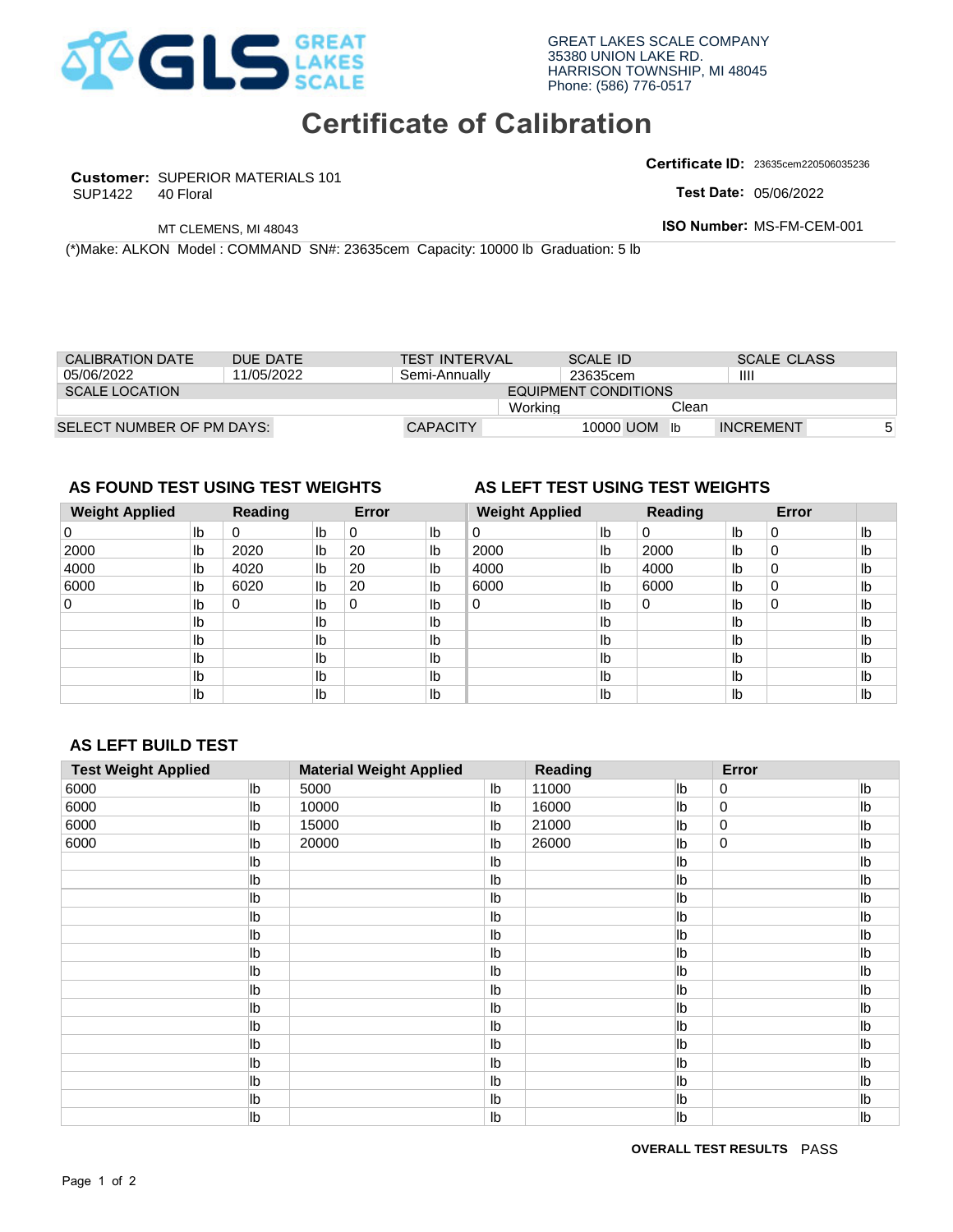

**Certificate ID:**

### **TEST INFORMATION**

| SUP1422                 | <b>Customer: SUPERIOR MATERIALS 101</b><br>40 Floral |                             |  |  |  |  |  |  |  |
|-------------------------|------------------------------------------------------|-----------------------------|--|--|--|--|--|--|--|
|                         |                                                      | MT CLEMENS, MI 48043        |  |  |  |  |  |  |  |
|                         |                                                      |                             |  |  |  |  |  |  |  |
| <b>TEST INFORMATION</b> |                                                      |                             |  |  |  |  |  |  |  |
|                         |                                                      |                             |  |  |  |  |  |  |  |
|                         | <b>TEST WEIGHT CLASSIFICATION</b>                    | <b>EXPANDED UNCERTAINTY</b> |  |  |  |  |  |  |  |
| F                       |                                                      | 8.7                         |  |  |  |  |  |  |  |
|                         | ENVIRONMENTAL CONDITIONS                             | <b>TEMPERATURE</b>          |  |  |  |  |  |  |  |
| Acceptable              |                                                      | 60                          |  |  |  |  |  |  |  |
|                         | WAS THE SCALE WITHIN CUSTOMERS REQUIRED ACCURACY?    |                             |  |  |  |  |  |  |  |
| Yes                     |                                                      |                             |  |  |  |  |  |  |  |
| <b>TEST LOCATION</b>    |                                                      | <b>OVERALL RESULT</b>       |  |  |  |  |  |  |  |
| Onsite                  |                                                      | Pass w/o adjustment         |  |  |  |  |  |  |  |
| Cammante:               |                                                      |                             |  |  |  |  |  |  |  |

|                         | <b>Customer: SUPERIOR MATERIALS 101</b> |                                                         |                         | Certificate ID: 23635cem220506035236     |          |
|-------------------------|-----------------------------------------|---------------------------------------------------------|-------------------------|------------------------------------------|----------|
| SUP1422                 | 40 Floral                               |                                                         |                         | <b>Test Date: 05/06/2022</b>             |          |
|                         | MT CLEMENS, MI 48043                    |                                                         |                         | ISO Number: MS-FM-CEM-001                |          |
| <b>TEST INFORMATION</b> |                                         |                                                         |                         |                                          |          |
|                         | <b>TEST WEIGHT CLASSIFICATION</b>       | <b>EXPANDED UNCERTAINTY</b>                             |                         | <b>TRACEABILITY CERTIFICATE NUMBERS:</b> |          |
| F                       |                                         | 8.7                                                     | NIST<br>Kit             | Date                                     | Date Due |
|                         | <b>ENVIRONMENTAL CONDITIONS</b>         | <b>TEMPERATURE</b>                                      | Description             |                                          |          |
| Acceptable              |                                         | 60<br>WAS THE SCALE WITHIN CUSTOMERS REQUIRED ACCURACY? |                         | GL0601 MI-06-21-15309 6/7/2021           | 6/7/2023 |
| Yes                     |                                         |                                                         | 1000 LB TRUCK 6 CLASS F |                                          |          |
| <b>TEST LOCATION</b>    |                                         | <b>OVERALL RESULT</b>                                   |                         | GL0602 MI-06-21-15309 6/7/2021 6/7/2023  |          |
| Onsite                  |                                         | Pass w/o adjustment                                     | 1000 LB TRUCK 6 CLASS F |                                          |          |
| <b>Comments:</b>        |                                         |                                                         |                         |                                          |          |
|                         |                                         |                                                         |                         | GL0603 MI-06-21-15309 6/7/2021 6/7/2023  |          |
|                         |                                         |                                                         | 1000 LB TRUCK 6 CLASS F |                                          |          |
|                         |                                         |                                                         |                         | GL0604 MI-06-21-15309 6/7/2021           | 6/7/2023 |
|                         |                                         |                                                         | 1000 LB TRUCK 6 CLASS F |                                          |          |
|                         |                                         |                                                         |                         | GL0606 MI-06-21-15309 6/7/2021 6/7/2023  |          |
|                         |                                         |                                                         | 1000 LB TRUCK 6 CLASS F |                                          |          |
|                         |                                         |                                                         |                         | GL0605 MI-06-21-15309 6/7/2021 6/7/2023  |          |
|                         |                                         |                                                         |                         |                                          |          |
|                         |                                         |                                                         | 1000 LB TRUCK 6 CLASS F |                                          |          |

**Technician(s):** JOE AGY;ROB DUBAY;

JoeA.

**Signature:** 

 Devices were calibrated with the certified test weights. Adjustments made to restore and/or maintain the accuracy of the device conform to the tolerances established by NIST or Manufacturers Specifications. Best measurement of uncertainty calculated using a coverage factor of K=2. This provides confidence level of 95%.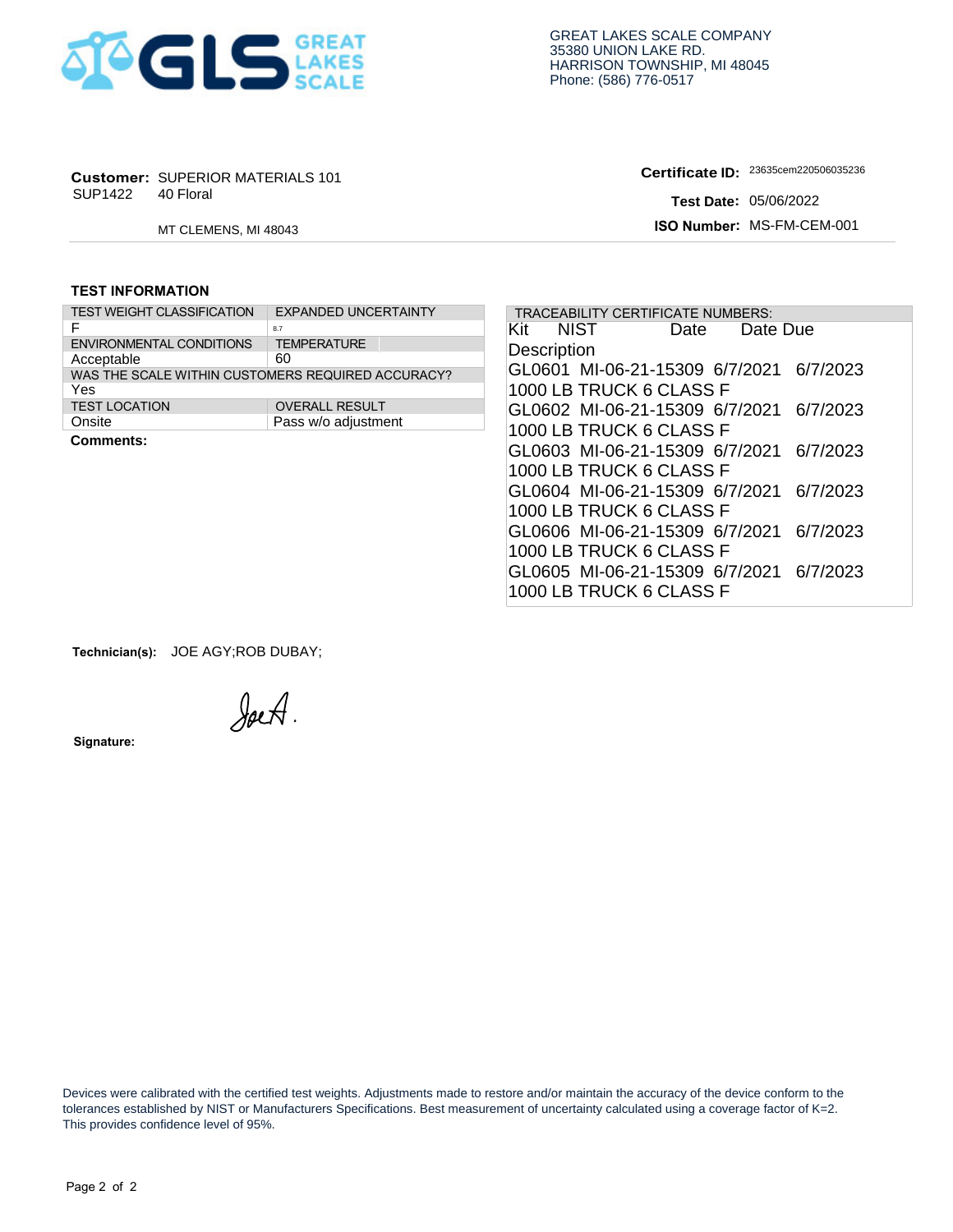

# **Certificate of Calibration**

**Customer:** SUPERIOR MATERIALS 101

SUP1422

**Certificate ID:** 23635agg220506035051

**Test Date:** 

| <b>CALIBRATION DATE</b>   | DUE DATE   | <b>TEST INTERVAL</b> | SCALE ID             | <b>SCALE CLASS</b> |           |
|---------------------------|------------|----------------------|----------------------|--------------------|-----------|
| 05/06/2022                | 11/05/2022 | Semi-Annually        | 23635agg             | III L              |           |
| <b>SCALE LOCATION</b>     |            |                      | EQUIPMENT CONDITIONS |                    |           |
|                           |            | Working              |                      | Clean              |           |
| SELECT NUMBER OF PM DAYS: |            | <b>CAPACITY</b>      | 40000 UOM            | <b>INCREMENT</b>   | <b>20</b> |

## **AS FOUND TEST USING TEST WEIGHTS AS LEFT TEST USING TEST WEIGHTS**

#### **Weight Applied Reading Error Weight Applied Reading Error**  0 lb.  $Ib$  $\mathsf{lb}$  $\mathsf{lb}$ Ib Ib  $Ib$ Ib  $Ib$ 0 0 0 1b 0 1b 0 1b 0<br>
2000 1b 2000 1b 0 1b 2<br>
4000 1b 4000 1b 0 1b 4<br>
6000 1b 6000 1b 0 1b 6<br>
0 1b 0 1b 0 1b 0<br>
1b 1b 1b 1b 1b<br>
1b 1b 1b 1b 1b<br>
1b 1b 1b 1b 1b<br>
1b 1b 1b 1b<br>
1b 1b 1b 1b<br>
1b 1b 1b 1b<br>
1b 1b 1b 1b<br>
1b 1b 1b 1b<br> 4000 1b 0 1b 4000<br>
6000 1b 0 1b 6000<br>
0 1b 0 1b 0<br>
1b 1b<br>
1b 1b<br>
1b 1b<br>
1b 1b<br>
1b<br>
1b 1b<br>
1b 10000<br>
1b 16000<br>
1b 20000<br>
1b 26000<br>
1b 26000 0 0 0 0 4000 0 0 0 0 0 0 6000 0 11/05/2022 Semi-Annually 23635agg | III L<br>
11/05/2022 Semi-Annually EQUIPMENT CONDITIONS<br>
Nortking Cean<br>
NG TEST WEIGHTS AS LEFT TEST USING TEST WEIGHTS<br>
Reading Error Weight Applied Reading<br>
0 1b 0 1b 2000 1b 0 1b 2000 1 0 0 UOM Ib INCREMENT<br> **2000** Ib O Ib 2000 Ib O Ib O Ib D lb lb lb lb lb lb lb 2000 lb 0 lb 2000 lb 2000 lb 0 lb lb | 4000 | lb | 1000 | lb | 1000 | lb | 0 | lb | 1000 | lb | 10 lb | 6000 | lb | 6000 | lb | 6000 | lb | 0 | lb | 1b | 1b | 6000 | lb | 0 | 1b | 1b lb lb lb lb lb lb lb lb lb lb lb lb lb lb lb lb lb lb lb lb lb lb lb lb lb lb lb lb lb lb lb lb lb lb lb lb 0

## **AS LEFT BUILD TEST**

|                         | 40 Floral                                                                          |                      |                      |             |                                |                      |                                        |                 |                |                  | Test Date: 05/06/2022     |                                  |
|-------------------------|------------------------------------------------------------------------------------|----------------------|----------------------|-------------|--------------------------------|----------------------|----------------------------------------|-----------------|----------------|------------------|---------------------------|----------------------------------|
|                         |                                                                                    | MT CLEMENS, MI 48043 |                      |             |                                |                      |                                        |                 |                |                  | ISO Number: MS-FM-CEM-001 |                                  |
|                         | (*) Make: ALKON Model : COMMAND SN#: 23635agg Capacity: 40000 lb Graduation: 20 lb |                      |                      |             |                                |                      |                                        |                 |                |                  |                           |                                  |
|                         |                                                                                    |                      |                      |             |                                |                      |                                        |                 |                |                  |                           |                                  |
|                         |                                                                                    |                      |                      |             |                                |                      |                                        |                 |                |                  |                           |                                  |
| <b>CALIBRATION DATE</b> |                                                                                    | DUE DATE             |                      |             | <b>TEST INTERVAL</b>           |                      |                                        | <b>SCALE ID</b> |                |                  | <b>SCALE CLASS</b>        |                                  |
| 05/06/2022              |                                                                                    | 11/05/2022           |                      |             | Semi-Annually                  |                      |                                        | 23635agg        |                | III <sub>L</sub> |                           |                                  |
| <b>SCALE LOCATION</b>   |                                                                                    |                      |                      |             |                                |                      | <b>EQUIPMENT CONDITIONS</b><br>Working |                 | Clean          |                  |                           |                                  |
|                         | SELECT NUMBER OF PM DAYS:                                                          |                      |                      |             | <b>CAPACITY</b>                |                      |                                        |                 | 40000 UOM lb   |                  | <b>INCREMENT</b>          | 20                               |
|                         |                                                                                    |                      |                      |             |                                |                      |                                        |                 |                |                  |                           |                                  |
|                         | AS FOUND TEST USING TEST WEIGHTS                                                   |                      |                      |             |                                |                      | AS LEFT TEST USING TEST WEIGHTS        |                 |                |                  |                           |                                  |
| <b>Weight Applied</b>   |                                                                                    | <b>Reading</b>       |                      | Error       |                                |                      | <b>Weight Applied</b>                  |                 | <b>Reading</b> |                  | Error                     |                                  |
| $\pmb{0}$               | Ib                                                                                 | 0                    | lb                   | $\,0\,$     | Ib                             | $\pmb{0}$            |                                        | I <sub>b</sub>  | $\pmb{0}$      | lb               | $\pmb{0}$                 | I <sub>b</sub>                   |
| 2000                    | Ib                                                                                 | 2000                 | $\mathsf{lb}$        | $\mathbf 0$ | Ib                             | 2000                 |                                        | I <sub>b</sub>  | 2000           | Ib               | $\boldsymbol{0}$          | Ib                               |
| 4000                    | lb                                                                                 | 4000                 | lb                   | $\mathbf 0$ | lb                             | 4000                 |                                        | Ib              | 4000           | Ib               | $\boldsymbol{0}$          | I <sub>b</sub>                   |
| 6000                    | $\mathsf{lb}$                                                                      | 6000                 | lb                   | 0           | Ib                             | 6000                 |                                        | Ib              | 6000           | Ib               | $\boldsymbol{0}$          | I <sub>b</sub>                   |
| $\pmb{0}$               | lb                                                                                 | 0                    | Ib                   | $\pmb{0}$   | lb                             | $\pmb{0}$            |                                        | lb              | $\mathbf 0$    | Ib               | $\mathbf 0$               | I <sub>b</sub>                   |
|                         | lb                                                                                 |                      | Ib                   |             | lb                             |                      |                                        | lb              |                | Ib               |                           | I <sub>b</sub>                   |
|                         | lb<br>$\mathsf{lb}$                                                                |                      | lb<br>I <sub>b</sub> |             | Ib<br>lb                       |                      |                                        | Ib<br>Ib        |                | Ib<br>Ib         |                           | I <sub>b</sub><br>I <sub>b</sub> |
|                         | $\mathsf{lb}$                                                                      |                      | I <sub>b</sub>       |             | Ib                             |                      |                                        | Ib              |                | Ib               |                           | I <sub>b</sub>                   |
|                         | Ib                                                                                 |                      | Ib                   |             | Ib                             |                      |                                        | Ib              |                | Ib               |                           | Ib                               |
|                         |                                                                                    |                      |                      |             |                                |                      |                                        |                 |                |                  |                           |                                  |
|                         | <b>AS LEFT BUILD TEST</b>                                                          |                      |                      |             |                                |                      |                                        |                 |                |                  |                           |                                  |
|                         |                                                                                    |                      |                      |             |                                |                      |                                        |                 |                |                  |                           |                                  |
|                         |                                                                                    |                      |                      |             |                                |                      |                                        |                 |                |                  |                           |                                  |
|                         | <b>Test Weight Applied</b>                                                         |                      |                      |             | <b>Material Weight Applied</b> |                      | Reading                                |                 |                | Error            |                           |                                  |
|                         |                                                                                    | lb                   | 10000                |             |                                | Ib                   | 16000                                  |                 | lb<br>lb       | 0<br>$\mathbf 0$ |                           | lb                               |
|                         |                                                                                    | lb<br>lb             | 20000<br>32000       |             |                                | I <sub>b</sub><br>Ib | 26000<br>38000                         |                 | lb             | $\mathbf 0$      |                           | lb<br>lb                         |
|                         |                                                                                    | Ib                   |                      |             |                                | Ib                   |                                        |                 | Ib             |                  |                           | lb                               |
|                         |                                                                                    | Ib                   |                      |             |                                | Ib                   |                                        |                 | lb             |                  |                           | lb                               |
|                         |                                                                                    | Ib                   |                      |             |                                | Ib                   |                                        |                 | lb             |                  |                           | lb                               |
|                         |                                                                                    | lb                   |                      |             |                                | Ib                   |                                        |                 | lb             |                  |                           | lb                               |
|                         |                                                                                    | lb                   |                      |             |                                | I <sub>b</sub>       |                                        |                 | lb             |                  |                           | lb                               |
|                         |                                                                                    | lb                   |                      |             |                                | I <sub>b</sub>       |                                        |                 | lb             |                  |                           | lb                               |
|                         |                                                                                    | lb                   |                      |             |                                | I <sub>b</sub>       |                                        |                 | lb             |                  |                           | lb                               |
|                         |                                                                                    | lb                   |                      |             |                                | I <sub>b</sub>       |                                        |                 | lb             |                  |                           | lb                               |
|                         |                                                                                    | lb                   |                      |             |                                | I <sub>b</sub>       |                                        |                 | lb             |                  |                           | lb                               |
|                         |                                                                                    | lb                   |                      |             |                                | Ib                   |                                        |                 | lb             |                  |                           | lb                               |
|                         |                                                                                    | lb                   |                      |             |                                | I <sub>b</sub>       |                                        |                 | lb             |                  |                           | lb                               |
|                         |                                                                                    | lb                   |                      |             |                                | I <sub>b</sub>       |                                        |                 | lb             |                  |                           | lb                               |
|                         |                                                                                    | lb                   |                      |             |                                | I <sub>b</sub>       |                                        |                 | lb             |                  |                           | lb                               |
|                         |                                                                                    | lb                   |                      |             |                                | I <sub>b</sub>       |                                        |                 | lb             |                  |                           | lb                               |
| 6000<br>6000<br>6000    |                                                                                    | lb<br>lb             |                      |             |                                | I <sub>b</sub><br>Ib |                                        |                 | lb<br>lb       |                  |                           | lb<br>lb                         |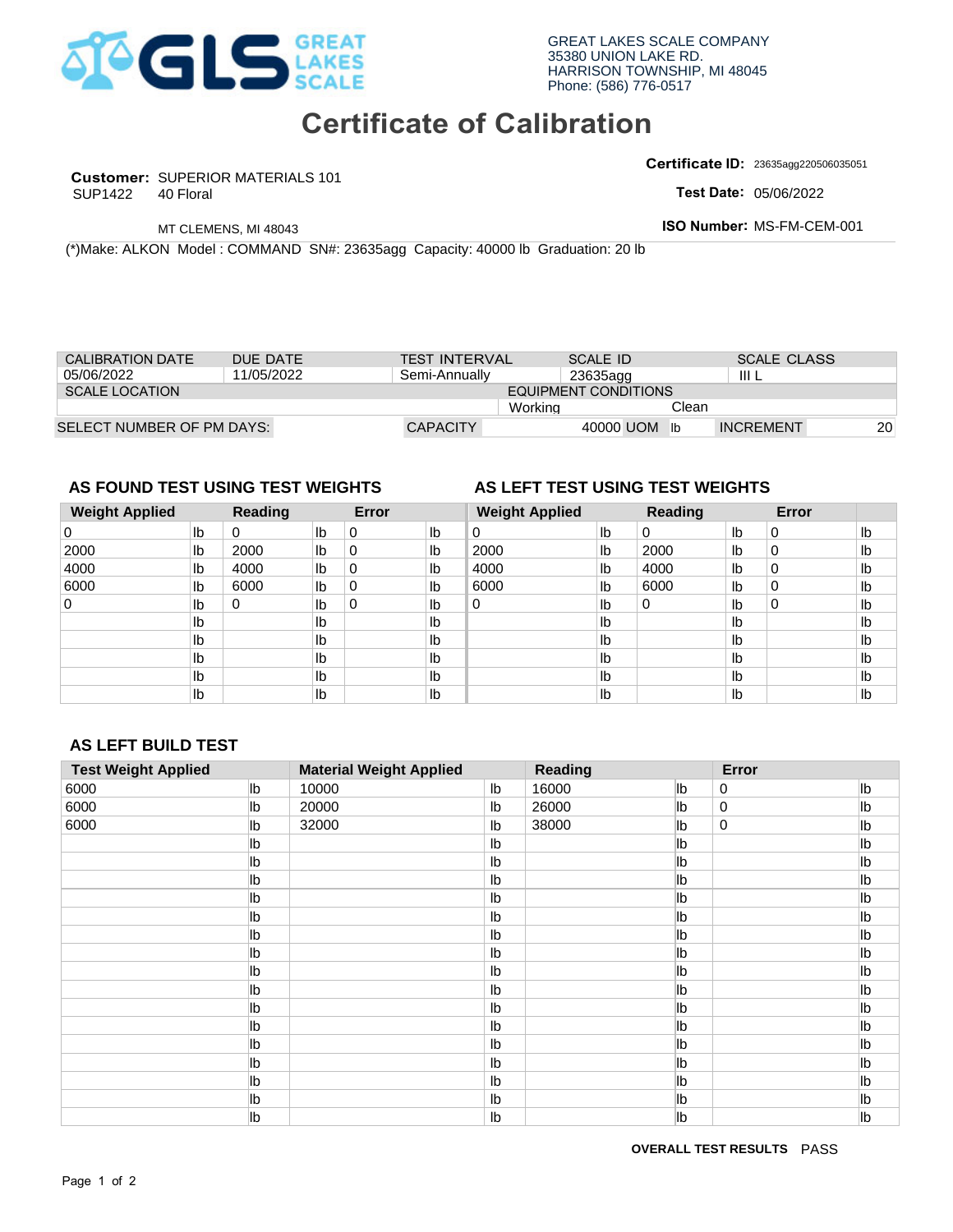

### **TEST INFORMATION**

| SUP1422 40 Floral       | <b>Customer: SUPERIOR MATERIALS 101</b>           |                             |  |  |  |  |  |  |
|-------------------------|---------------------------------------------------|-----------------------------|--|--|--|--|--|--|
|                         | MT CLEMENS, MI 48043                              |                             |  |  |  |  |  |  |
|                         |                                                   |                             |  |  |  |  |  |  |
| <b>TEST INFORMATION</b> |                                                   |                             |  |  |  |  |  |  |
|                         | <b>TEST WEIGHT CLASSIFICATION</b>                 | <b>EXPANDED UNCERTAINTY</b> |  |  |  |  |  |  |
| F                       |                                                   | 35                          |  |  |  |  |  |  |
|                         | ENVIRONMENTAL CONDITIONS                          | <b>TEMPERATURE</b>          |  |  |  |  |  |  |
| Acceptable              |                                                   | 60                          |  |  |  |  |  |  |
|                         | WAS THE SCALE WITHIN CUSTOMERS REQUIRED ACCURACY? |                             |  |  |  |  |  |  |
| Yes                     |                                                   |                             |  |  |  |  |  |  |
| <b>TEST LOCATION</b>    |                                                   | <b>OVERALL RESULT</b>       |  |  |  |  |  |  |
| Onsite                  |                                                   | Pass w/o adjustment         |  |  |  |  |  |  |
| Cammante:               |                                                   |                             |  |  |  |  |  |  |

|                         | <b>Customer: SUPERIOR MATERIALS 101</b> |                                                   | Certificate ID: 23635agg220506035051       |
|-------------------------|-----------------------------------------|---------------------------------------------------|--------------------------------------------|
| SUP1422                 | 40 Floral                               |                                                   | <b>Test Date: 05/06/2022</b>               |
|                         | MT CLEMENS, MI 48043                    |                                                   | ISO Number: MS-FM-CEM-001                  |
| <b>TEST INFORMATION</b> |                                         |                                                   |                                            |
|                         | <b>TEST WEIGHT CLASSIFICATION</b>       | <b>EXPANDED UNCERTAINTY</b>                       | <b>TRACEABILITY CERTIFICATE NUMBERS:</b>   |
| F                       |                                         | 35                                                | NIST<br>Kit<br>Date Due<br>Date            |
|                         | <b>ENVIRONMENTAL CONDITIONS</b>         | <b>TEMPERATURE</b><br>60                          | Description                                |
| Acceptable              |                                         | WAS THE SCALE WITHIN CUSTOMERS REQUIRED ACCURACY? | GL0601 MI-06-21-15309 6/7/2021<br>6/7/2023 |
| Yes                     |                                         |                                                   | 1000 LB TRUCK 6 CLASS F                    |
| <b>TEST LOCATION</b>    |                                         | <b>OVERALL RESULT</b>                             | GL0602 MI-06-21-15309 6/7/2021 6/7/2023    |
| Onsite                  |                                         | Pass w/o adjustment                               | 1000 LB TRUCK 6 CLASS F                    |
| <b>Comments:</b>        |                                         |                                                   | GL0603 MI-06-21-15309 6/7/2021 6/7/2023    |
|                         |                                         |                                                   | 1000 LB TRUCK 6 CLASS F                    |
|                         |                                         |                                                   |                                            |
|                         |                                         |                                                   | GL0604 MI-06-21-15309 6/7/2021<br>6/7/2023 |
|                         |                                         |                                                   | 1000 LB TRUCK 6 CLASS F                    |
|                         |                                         |                                                   | GL0606 MI-06-21-15309 6/7/2021 6/7/2023    |
|                         |                                         |                                                   | 1000 LB TRUCK 6 CLASS F                    |
|                         |                                         |                                                   | GL0605 MI-06-21-15309 6/7/2021 6/7/2023    |
|                         |                                         |                                                   | 1000 LB TRUCK 6 CLASS F                    |

**Technician(s):** JOE AGY;ROB DUBAY;

**Signature:** 

reA

 Devices were calibrated with the certified test weights. Adjustments made to restore and/or maintain the accuracy of the device conform to the tolerances established by NIST or Manufacturers Specifications. Best measurement of uncertainty calculated using a coverage factor of K=2. This provides confidence level of 95%.